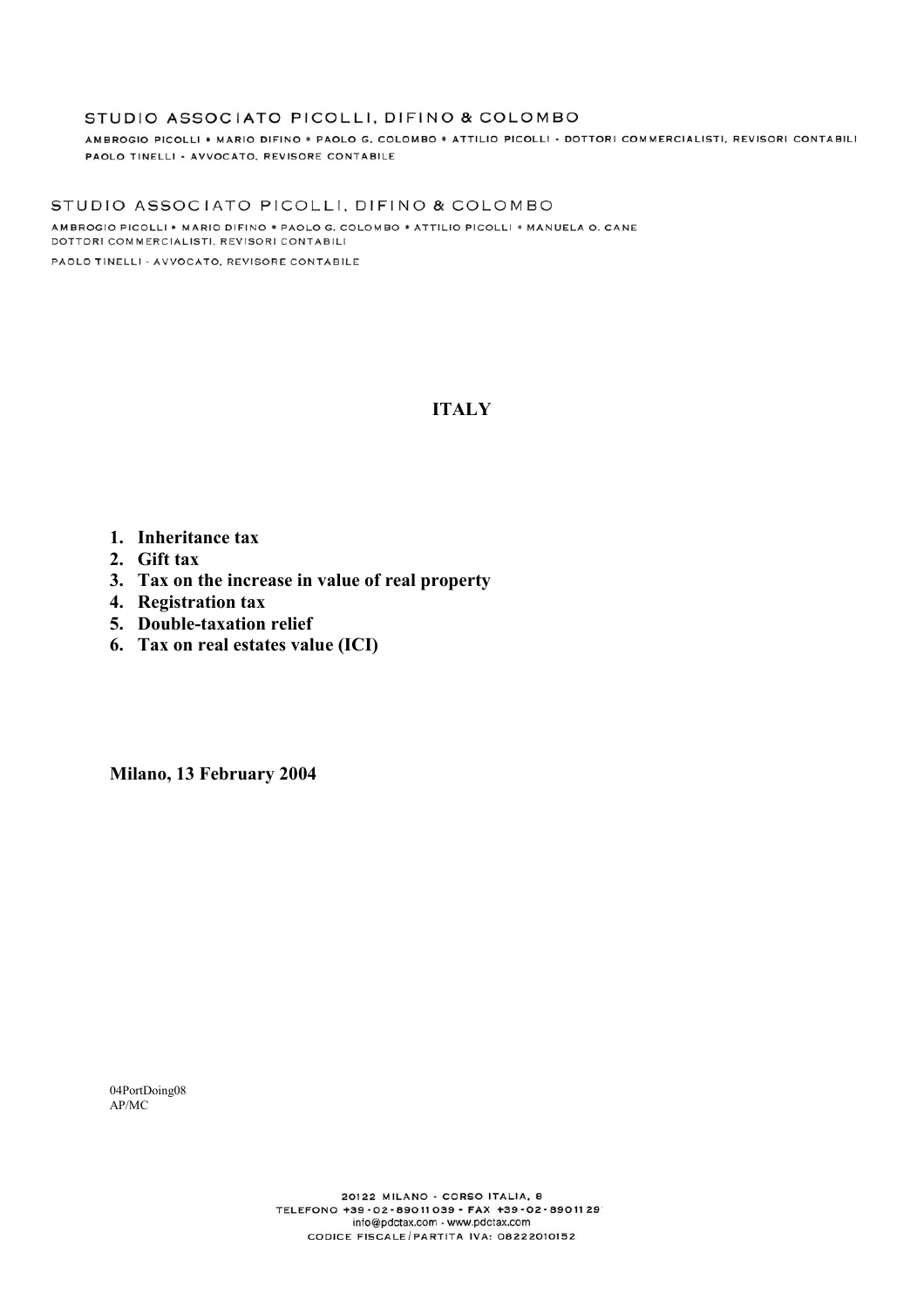**1. Inheritance tax** (*tassa sulle successioni*) has been abolished in all circumstances from 25 October 2001.

A 3% registration tax is applicable on real estates.

- **2.** From 25 October 2001 **Gift tax** (*tassa sulle donazioni*) is not applicable if the beneficiary is:
	- o the spouse
	- o a direct descendant or direct forebear
	- o a relative down to the fourth degree

A 3% registration tax is applicable on real estates.

**Any other beneficiary** is subject to the registration tax applicable on the asset transferred if its value exceeds  $\epsilon$  180.759,91. Registration tax is applicable on the value exceeding  $\epsilon$ 180.759,91. Registration tax is applicable on the taxable amount as follows:

- real estates:  $10\% (7\% + 3\%)$
- cash :  $\in$  129,11, plus 3 % on the amount exceeding  $\in$  180.759,91
- Treasury Bonds and interest in companies:  $\epsilon$  129,11
- jewels and art masterpieces:  $\epsilon$  129,11 plus 3 % on the amount exceeding  $\epsilon$  180.759,91
- receivables:  $\epsilon$  129,11, plus 0.5 % on the amount exceeding  $\epsilon$  180.759,91
- individual entrepreneurs:  $\epsilon$  129,11 plus 3 % on the amount exceeding  $\epsilon$  180.759.91

The value on which the above registration tax is applied is the *current value*. Penalties applicable where a difference is assessed are:

- for **real estates**, if current value (i.e., the cadastrial value) exceeds the value declared by the individual, a penalty ranging from 100% to 200% of the additional tax due is applicable, plus interests
- for **other movable goods**, if 75% of the current value exceeds the value declared by the individual, a penalty ranging from 100% to 200% of the additional tax due is applicable, plus interests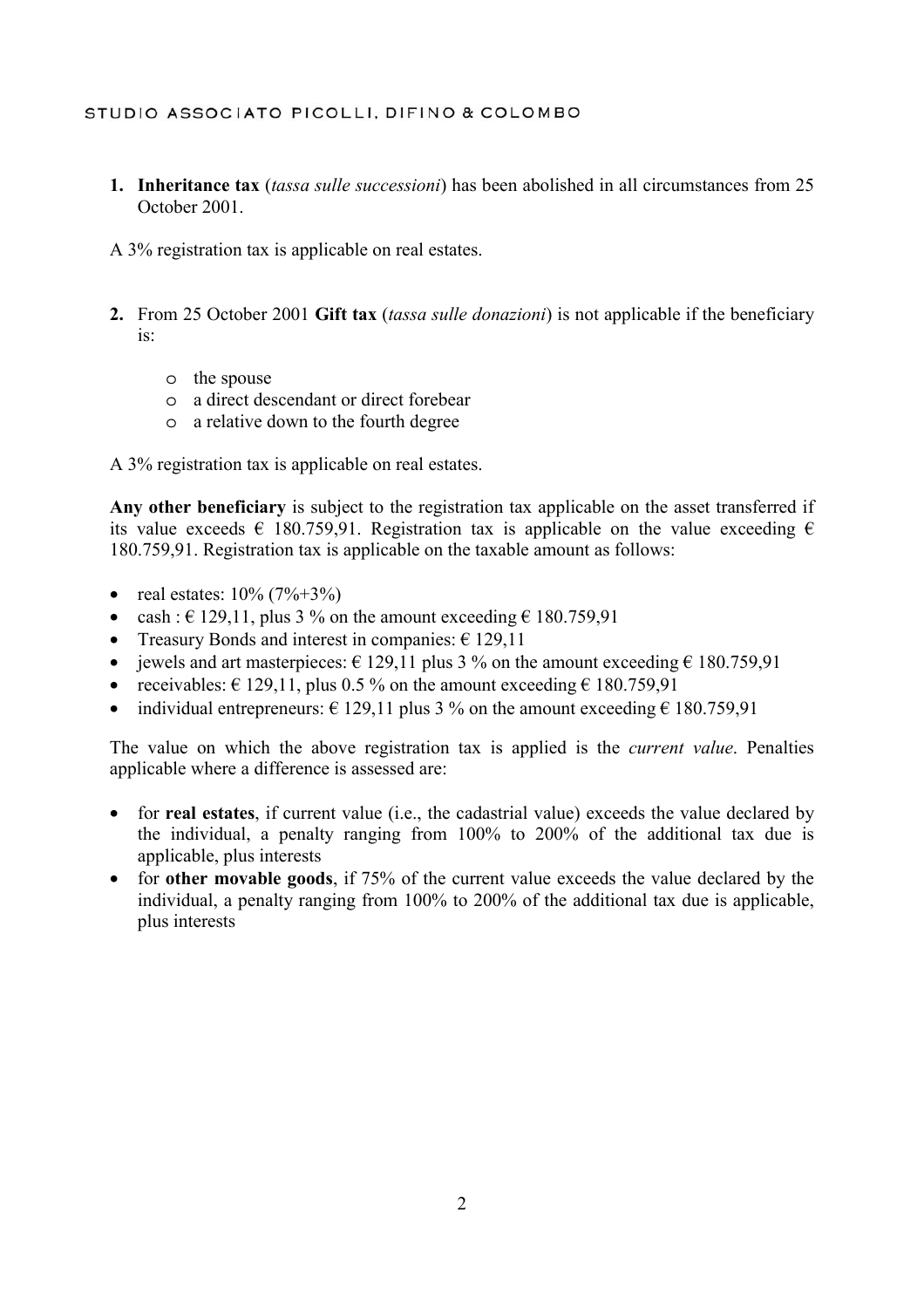# **3. Tax on the increase in value of real property (***imposta sull'incremento di valore degli immobili, INVIM***)**

INVIM has been abolished effective the **1st of January 2002**.

## **4. Registration tax** (*imposta di registro*)

The rate of registration tax on transfer of real estates located in Italy made by individuals is  $10\%$  (7%+3%).

## **5. Double-taxation relief**

Unilateral relief is available in Italy for both residents and non-residents in respect of foreign gift and inheritance taxes paid on assets situated abroad that are also liable to Italian inheritance and gift tax. The relief is by way of credit, up to a maximum of the Italian tax attributable to those assets.

Italy has entered into estate-tax treaties with the following countries:

- Denmark
- □ France
- □ Greece
- Israel
- Sweden
- United Kingdom
- United States

These treaties override the domestic law of participating countries if more favourable. They seek to avoid double taxation primarily by reconciling differences in rules defining residence (domicile) of individuals and *situs* of property.

## **6. Tax on real estates value** (*imposta comunale sugli immobili, ICI*)

This local tax is applicable annually on an imputed value based on the "cadastrial value" of real estates. Normally such value approximates the current value. The tax rate is normally  $0.5\%$ .

ICI is due as follows:

• 50% by June  $30<sup>th</sup>$  of the relevant calendar year